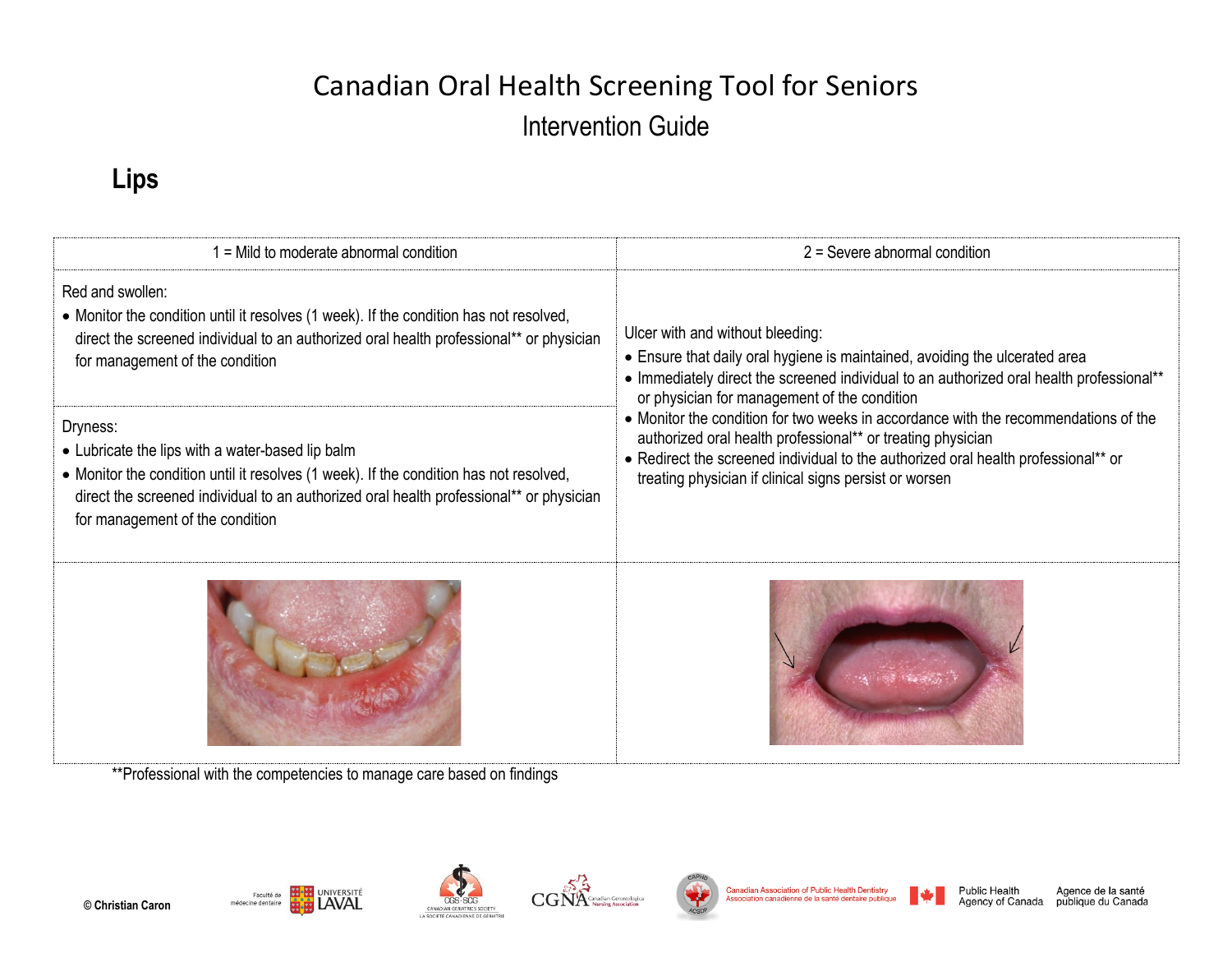### **Mucosa of the cheeks and lips**

| $1 =$ Mild to moderate abnormal condition                                                                                                                                                                                                                                                                                                                                                                                                          | $2 =$ Severe abnormal condition                                                                                                                                                                                                                                                                                                                                                                                                                                                                                                       |  |
|----------------------------------------------------------------------------------------------------------------------------------------------------------------------------------------------------------------------------------------------------------------------------------------------------------------------------------------------------------------------------------------------------------------------------------------------------|---------------------------------------------------------------------------------------------------------------------------------------------------------------------------------------------------------------------------------------------------------------------------------------------------------------------------------------------------------------------------------------------------------------------------------------------------------------------------------------------------------------------------------------|--|
| Localized redness or whitish patch(es)<br>• Ensure that daily oral hygiene is maintained<br>• Monitor the condition until it resolves (1 to 3 days). If the condition has not resolved,<br>direct the screened individual to an authorized oral health professional** or physician<br>for management of the condition                                                                                                                              | Generalized redness or whitish patch(es):<br>• Ensure that daily oral hygiene is maintained<br>• Immediately direct the screened individual to an authorized oral health professional**<br>or physician for management of the condition<br>• Monitor the condition for two weeks, in accordance with the recommendations of the<br>authorized oral health professional** or physician<br>• Redirect the screened individual to the authorized oral health professional** or<br>treating physician if clinical signs persist or worsen |  |
| Single ulcer of less than 0.5 cm:<br>• Ensure that daily oral hygiene is maintained, avoiding the ulcerated area<br>• Direct the screened individual to an authorized oral health professional** or physician<br>for management of the condition<br>• Monitor the condition for two weeks and take pain control measures as needed in<br>accordance with the recommendations of the authorized oral health professional** or<br>treating physician | Single ulcer larger than 0.5 cm or multiple ulcers:<br>• Ensure that daily oral hygiene is maintained, avoiding the ulcerated area<br>• Monitor the condition for two weeks and take pain control measures as needed in<br>accordance with the recommendations of the authorized oral health professional** or<br>treating physician<br>• Redirect the screened individual to the authorized oral health professional** or<br>treating physician if clinical signs persist or worsen                                                  |  |
|                                                                                                                                                                                                                                                                                                                                                                                                                                                    |                                                                                                                                                                                                                                                                                                                                                                                                                                                                                                                                       |  |

\*\*Professional with the competencies to manage care based on findings





**CGS** 







Canadian Association of Public Health Dentistry Association canadienne de la santé dentaire publique Public Health<br>Agency of Canada

Agence de la santé<br>publique du Canada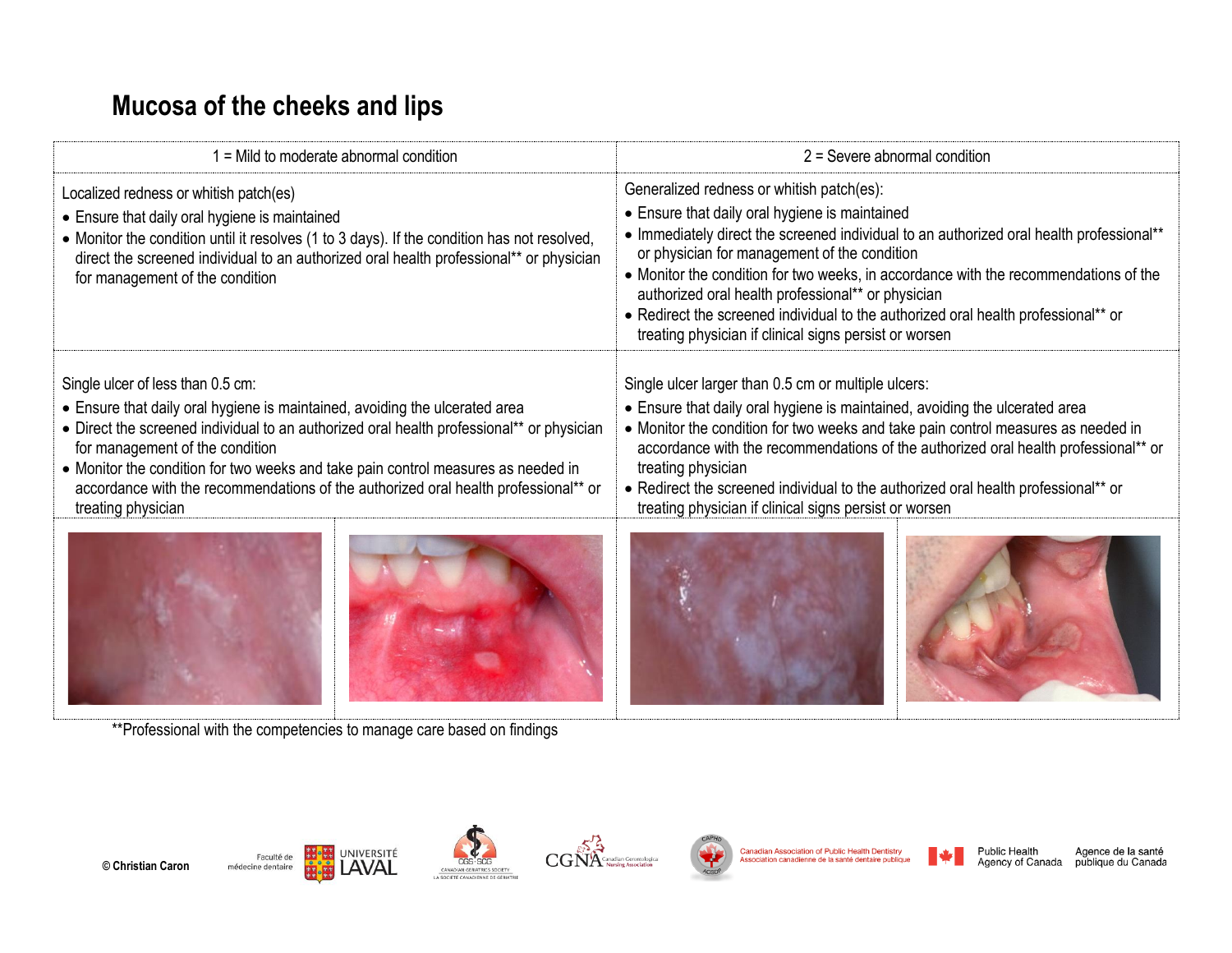#### **Gums and palate**

| $1 =$ Mild to moderate abnormal condition                                                                                                                                                                                                                                                                                                                                                                                                   | $2$ = Severe abnormal condition                                                                                                                                                                                                                                                                                                                                                                                                                                                                                                                                                                                                                                 |  |
|---------------------------------------------------------------------------------------------------------------------------------------------------------------------------------------------------------------------------------------------------------------------------------------------------------------------------------------------------------------------------------------------------------------------------------------------|-----------------------------------------------------------------------------------------------------------------------------------------------------------------------------------------------------------------------------------------------------------------------------------------------------------------------------------------------------------------------------------------------------------------------------------------------------------------------------------------------------------------------------------------------------------------------------------------------------------------------------------------------------------------|--|
| Localized redness or swelling of the gums, palate, or beneath the denture (partial or full):<br>• Improve dental and denture (partial or full) hygiene measures, even in the presence<br>of gum bleeding<br>• Monitor the condition daily until it resolves (1 to 3 days). If the condition does not<br>resolve, direct the screened individual to an authorized oral health professional** or<br>physician for management of the condition | Generalized redness or swelling of the gums or palate, or beneath the dental protheses<br>spontaneous bleeding:<br>• Improve dental and denture (partial or full) hygiene measures, even in the presence<br>of gum bleeding<br>• Immediately direct the screened individual to an authorized oral health professional**<br>or physician for management of the condition<br>• Monitor the condition in accordance with the recommendations of the authorized oral<br>health professional** or treating physician<br>• Redirect the screened individual to the authorized oral health professional** or<br>treating physician if clinical signs persist or worsen |  |
|                                                                                                                                                                                                                                                                                                                                                                                                                                             | $Uicer(s)$ :<br>• Ensure that daily oral hygiene is maintained, avoiding the ulcerated area<br>• Immediately direct the screened individual to an authorized oral health professional**<br>or physician for management of the condition<br>• Monitor the condition for two weeks and take pain control measures in accordance<br>with the recommendations of the authorized oral health professional** or treating<br>physician<br>• Redirect the screened individual to the authorized oral health professional** or<br>treating physician if clinical signs persist or worsen                                                                                 |  |
|                                                                                                                                                                                                                                                                                                                                                                                                                                             |                                                                                                                                                                                                                                                                                                                                                                                                                                                                                                                                                                                                                                                                 |  |





\*\*Professional with the competencies to manage care based on findings











Canadian Association of Public Health Dentistry<br>Association canadienne de la santé dentaire publique

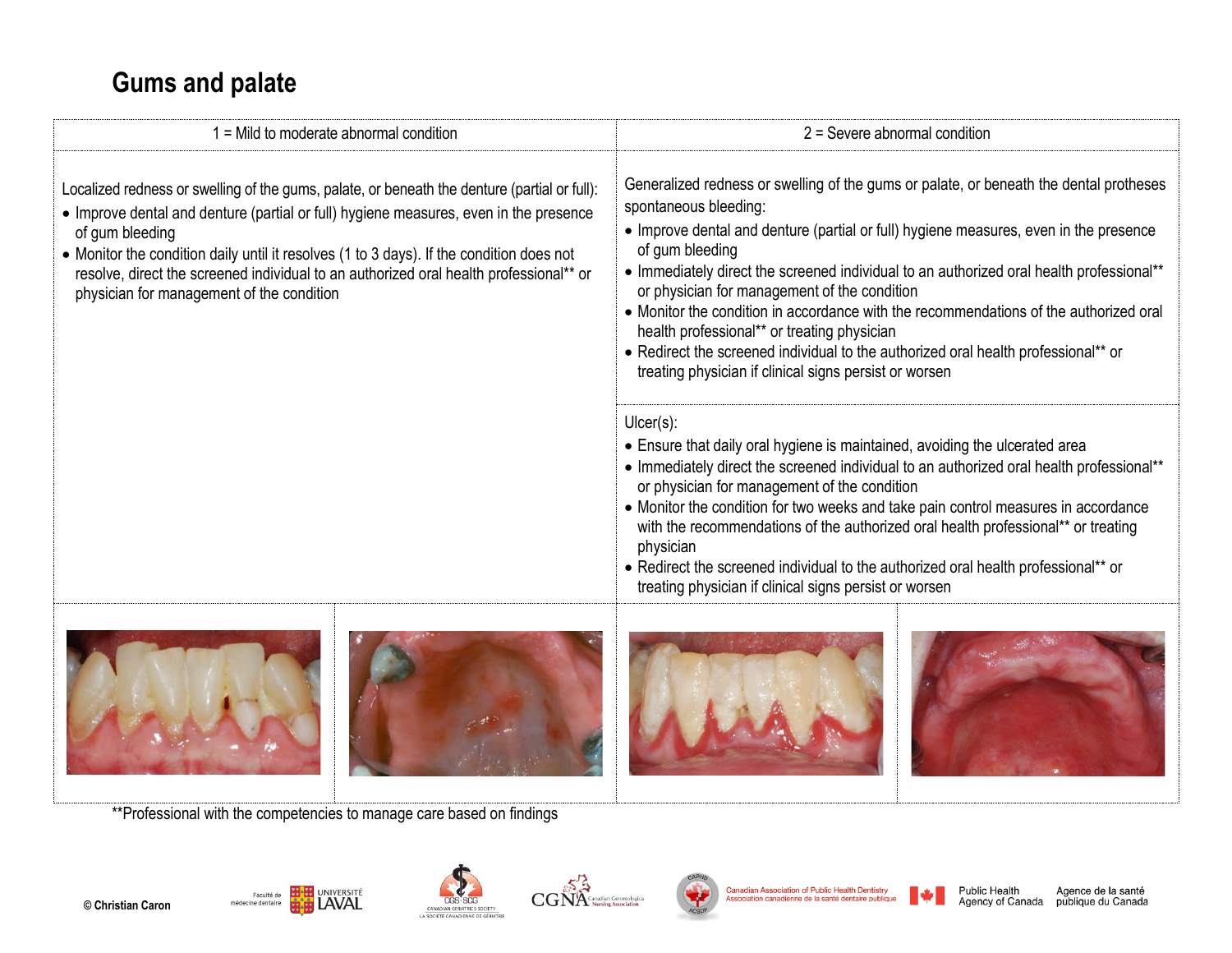## **Tongue**

| 1 = Mild to moderate abnormal condition                                                                                                                                                                                                                                                                                                                                                               |  | $2 =$ Severe abnormal condition                                                                                                                                                                                                                                                                                                                                                                                                                                                                                                                                                                                              |  |
|-------------------------------------------------------------------------------------------------------------------------------------------------------------------------------------------------------------------------------------------------------------------------------------------------------------------------------------------------------------------------------------------------------|--|------------------------------------------------------------------------------------------------------------------------------------------------------------------------------------------------------------------------------------------------------------------------------------------------------------------------------------------------------------------------------------------------------------------------------------------------------------------------------------------------------------------------------------------------------------------------------------------------------------------------------|--|
| Circumscribed change in colour, smooth appearance, localized loss of texture uniformity,<br>localized whitish patches:<br>• Ensure that daily oral hygiene is maintained<br>• Monitor the condition until it resolves (1 to 3 days). If the condition has not resolved,<br>direct the screened individual to an authorized oral health professional** or physician<br>for management of the condition |  | Generalized change in colour and appearance, generalized loss of texture uniformity,<br>generalized whitish patches:<br>• Ensure that daily oral hygiene is maintained<br>• Immediately direct the screened individual to an authorized oral health professional**<br>or physician for management of the condition<br>• Monitor the condition for two weeks in accordance with the recommendations of the<br>authorized oral health professional** or treating physician<br>• Redirect the screened individual to the authorized oral health professional** or treating<br>physician if the clinical signs persist or worsen |  |
|                                                                                                                                                                                                                                                                                                                                                                                                       |  | $Uicer(s)$ :<br>• Ensure that daily oral hygiene is maintained, avoiding the ulcerated area<br>• Immediately direct the screened individual to an authorized oral health professional**<br>or physician for management of the condition<br>• Monitor the condition for two weeks and take pain control measures in accordance<br>with the recommendations of the authorized oral health professional** or treating<br>physician<br>• Redirect the screened individual to the authorized oral health professional** or treating<br>physician if the clinical signs persist or worsen                                          |  |
|                                                                                                                                                                                                                                                                                                                                                                                                       |  |                                                                                                                                                                                                                                                                                                                                                                                                                                                                                                                                                                                                                              |  |

\*\*Professional with the competencies to manage care based on findings





**CGS** scc







Canadian Association of Public Health Dentistry<br>Association canadienne de la santé dentaire publique

**© Christian Caron**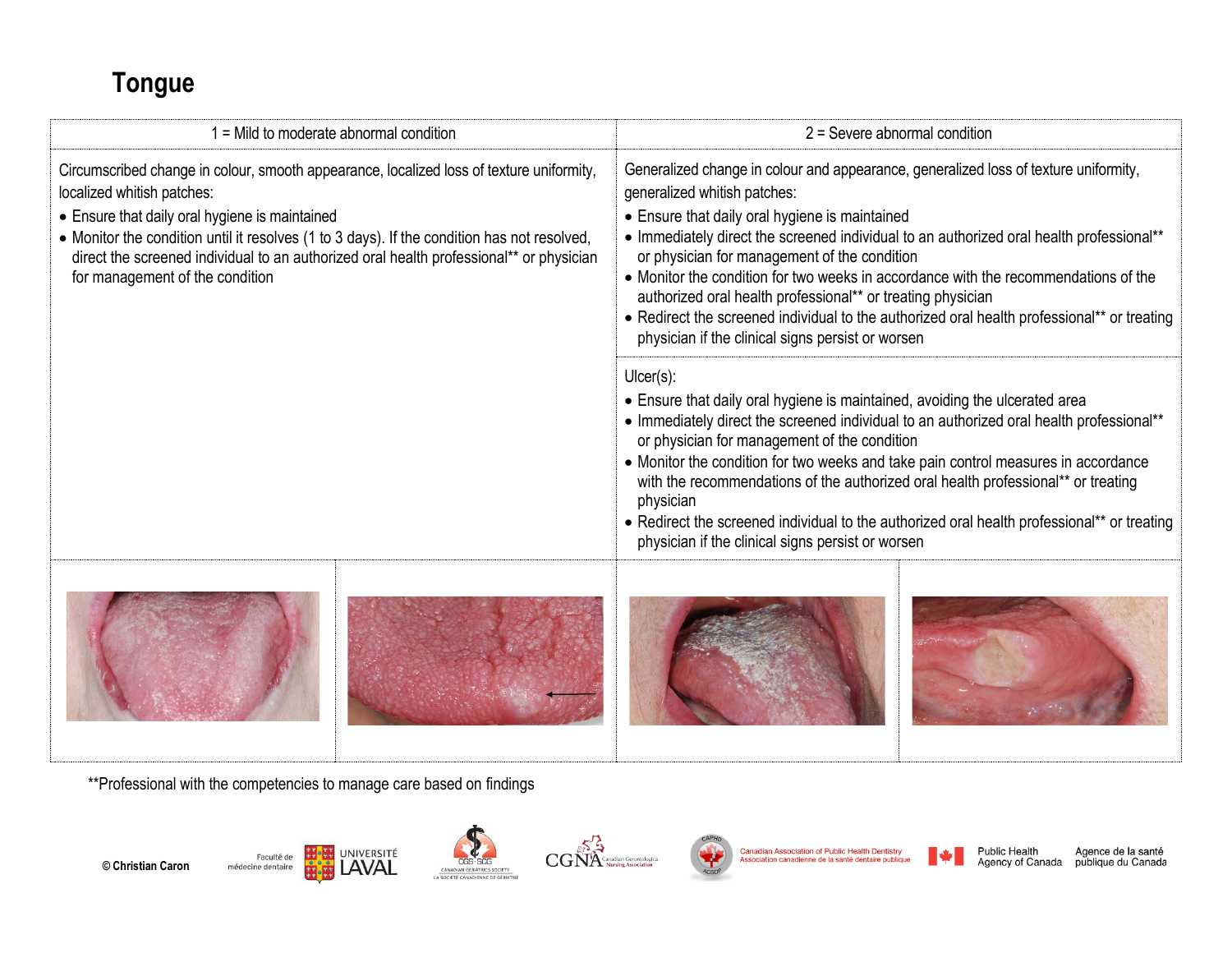#### **Saliva**

| = Mild to moderate abnormal condition                                                                                                                                                                                                                                                                                                                                        | $2 =$ Severe abnormal condition                                                                                                                                                                                                                                                                                                                                                                                                                                                                                                                                                                                                                                                                                                                               |  |
|------------------------------------------------------------------------------------------------------------------------------------------------------------------------------------------------------------------------------------------------------------------------------------------------------------------------------------------------------------------------------|---------------------------------------------------------------------------------------------------------------------------------------------------------------------------------------------------------------------------------------------------------------------------------------------------------------------------------------------------------------------------------------------------------------------------------------------------------------------------------------------------------------------------------------------------------------------------------------------------------------------------------------------------------------------------------------------------------------------------------------------------------------|--|
| Thin layer of saliva coating the mucosa, tongue and teeth. Tissues appear shiny and<br>moist:<br>• Ensure that daily oral hygiene is maintained<br>• Monitor the condition until it resolves (1 to 3 days). If the condition has not resolved,<br>direct the screened individual to an authorized oral health professional** or physician<br>for management of the condition | Apparent lack of saliva or minimal quantity of saliva coating the mucosa, tongue and<br>teeth. Tissues appear dull and dry:<br>• Ensure that daily oral hygiene is maintained<br>• Immediately direct the screened individual to an authorized oral health professional**<br>or physician for management of the condition<br>• Monitor the condition and ensure that tissue hydration measures are taken in<br>accordance with the recommendations of the authorized oral health professional** or<br>physician, i.e., drinking water in small quantities or moistening tissues with artificial<br>saliva<br>• Redirect the screened individual to the authorized oral health professional** or<br>treating physician if the clinical signs persist or worsen |  |
| **Professional with the competencies to manage care based on findings                                                                                                                                                                                                                                                                                                        |                                                                                                                                                                                                                                                                                                                                                                                                                                                                                                                                                                                                                                                                                                                                                               |  |









Canadian Association of Public Health Dentistry<br>Association canadienne de la santé dentaire publique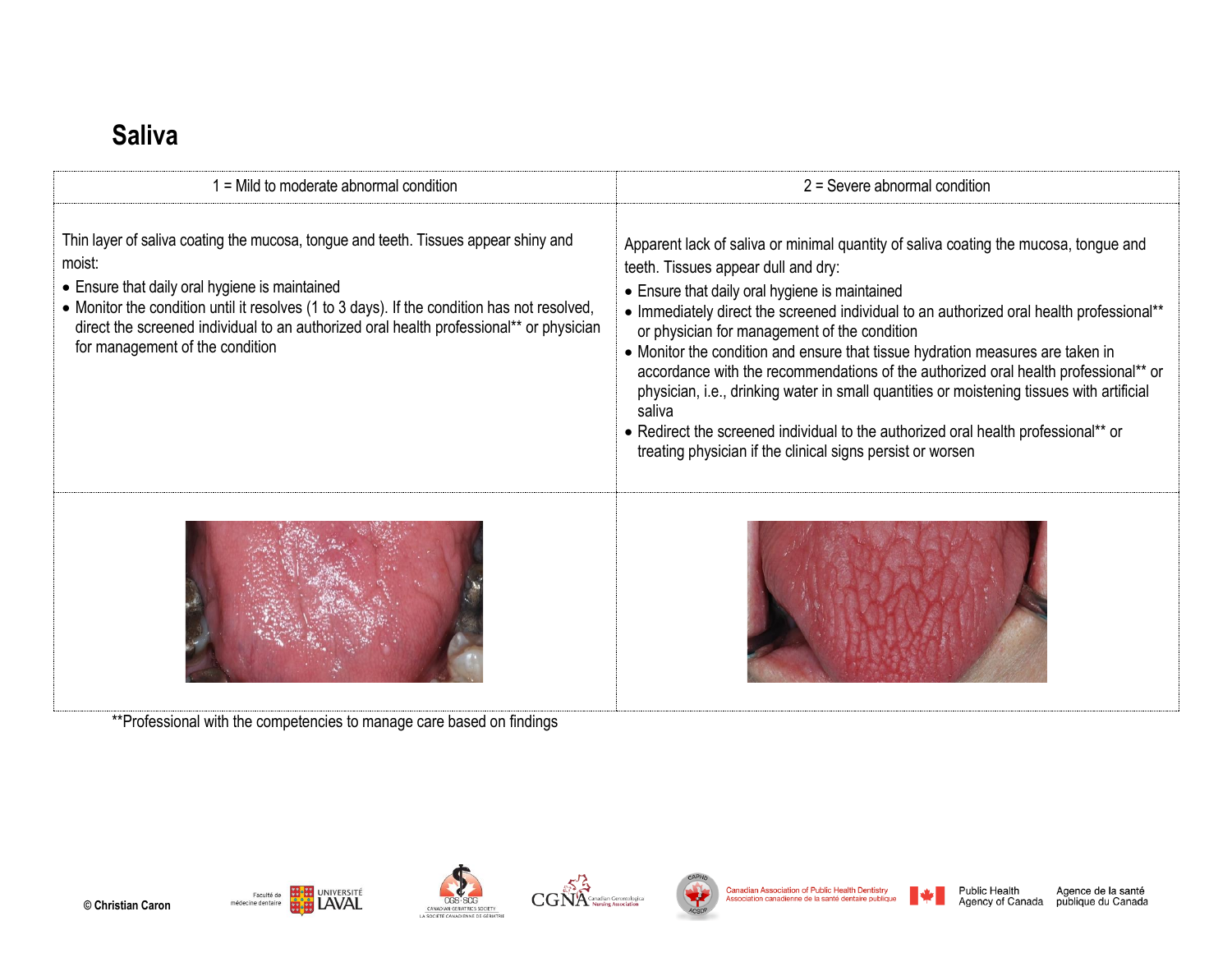### **Teeth**

| $1 =$ Mild to moderate abnormal condition                                                                                                                                                                                                                                                                                                                                                                                                                                       | $2$ = Severe abnormal condition                                                                                                                                                                                                                                                                                                                                                                                                                                                                                                           |  |
|---------------------------------------------------------------------------------------------------------------------------------------------------------------------------------------------------------------------------------------------------------------------------------------------------------------------------------------------------------------------------------------------------------------------------------------------------------------------------------|-------------------------------------------------------------------------------------------------------------------------------------------------------------------------------------------------------------------------------------------------------------------------------------------------------------------------------------------------------------------------------------------------------------------------------------------------------------------------------------------------------------------------------------------|--|
| Superficial appearing cavity, tooth with minor fracture. Tooth mobility with no risk of tooth<br>detachment:<br>• Ensure that daily oral hygiene is maintained<br>• Direct the screened individual to an authorized oral health professional** for<br>management of the condition<br>• Monitor the condition and be alert for signs of pain* that may indicate the worsening<br>of the condition until management is taken over by the authorized oral health<br>professional** | Deep appearing cavity with loss of tooth structure, tooth with major fracture or bare root,<br>sharp tooth edge. Tooth mobility with risk of tooth detachment:<br>• Ensure that daily oral hygiene is maintained<br>• Immediately direct the screened individual to an authorized oral health professional**<br>for management of the condition<br>• Monitor the condition and be alert for signs of pain* that may indicate worsening of<br>the condition until management is taken over by the authorized oral health<br>professional** |  |
|                                                                                                                                                                                                                                                                                                                                                                                                                                                                                 |                                                                                                                                                                                                                                                                                                                                                                                                                                                                                                                                           |  |
|                                                                                                                                                                                                                                                                                                                                                                                                                                                                                 |                                                                                                                                                                                                                                                                                                                                                                                                                                                                                                                                           |  |

\*Refer to the Pain section.

\*\*Professional with the competencies to manage care based on findings







CGS





Canadian Association of Public Health Dentistry<br>Association canadienne de la santé dentaire publique

■◆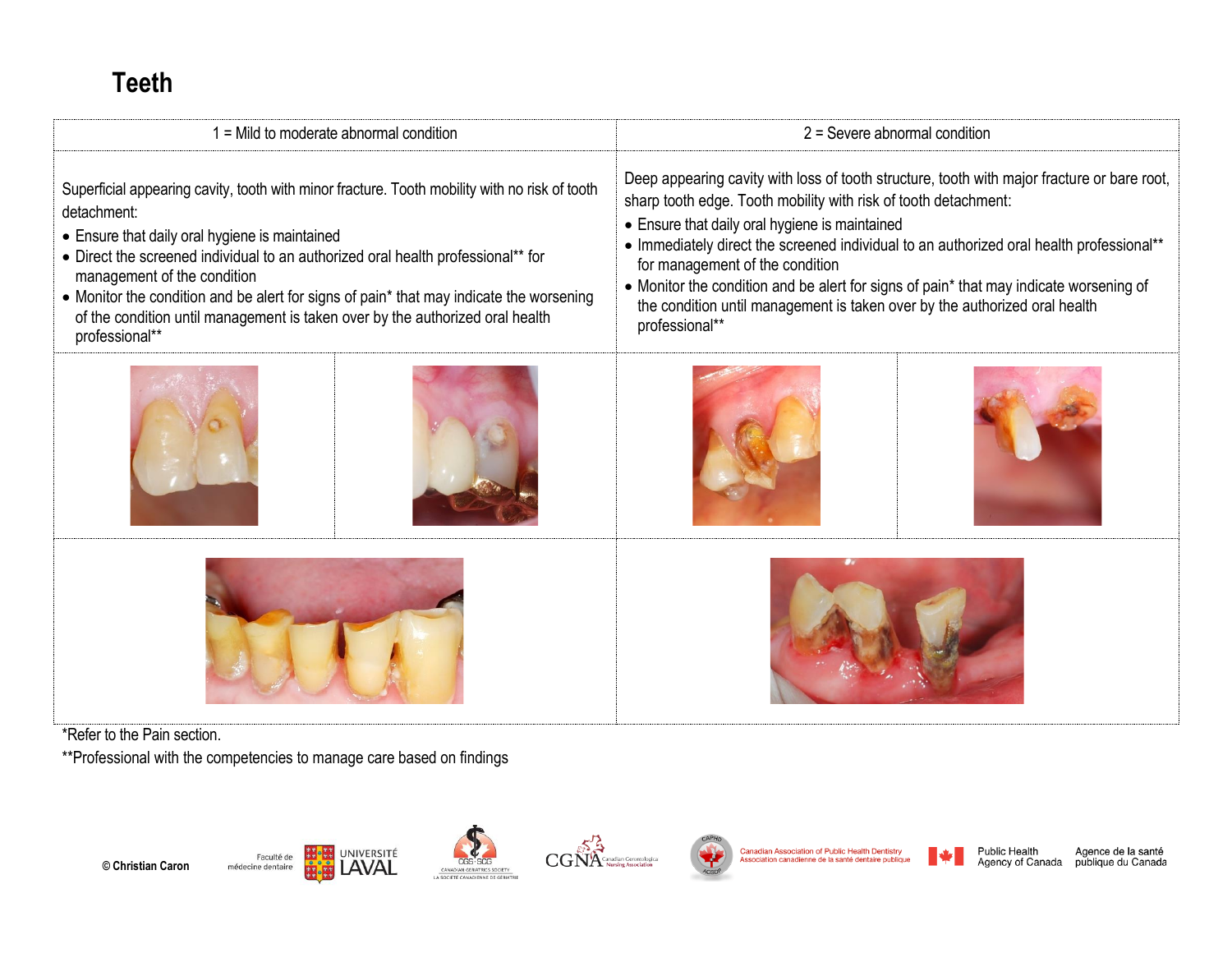#### **Dental prosthesis**



\*\*Professional with the competencies to manage care based on findings

UNIVERSITÉ

LAVAL

Faculté de

médecine dentaire







Canadian Association of Public Health Dentistry ssociation canadienne de la santé dentaire public



Agence de la santé Agency of Canada publique du Canada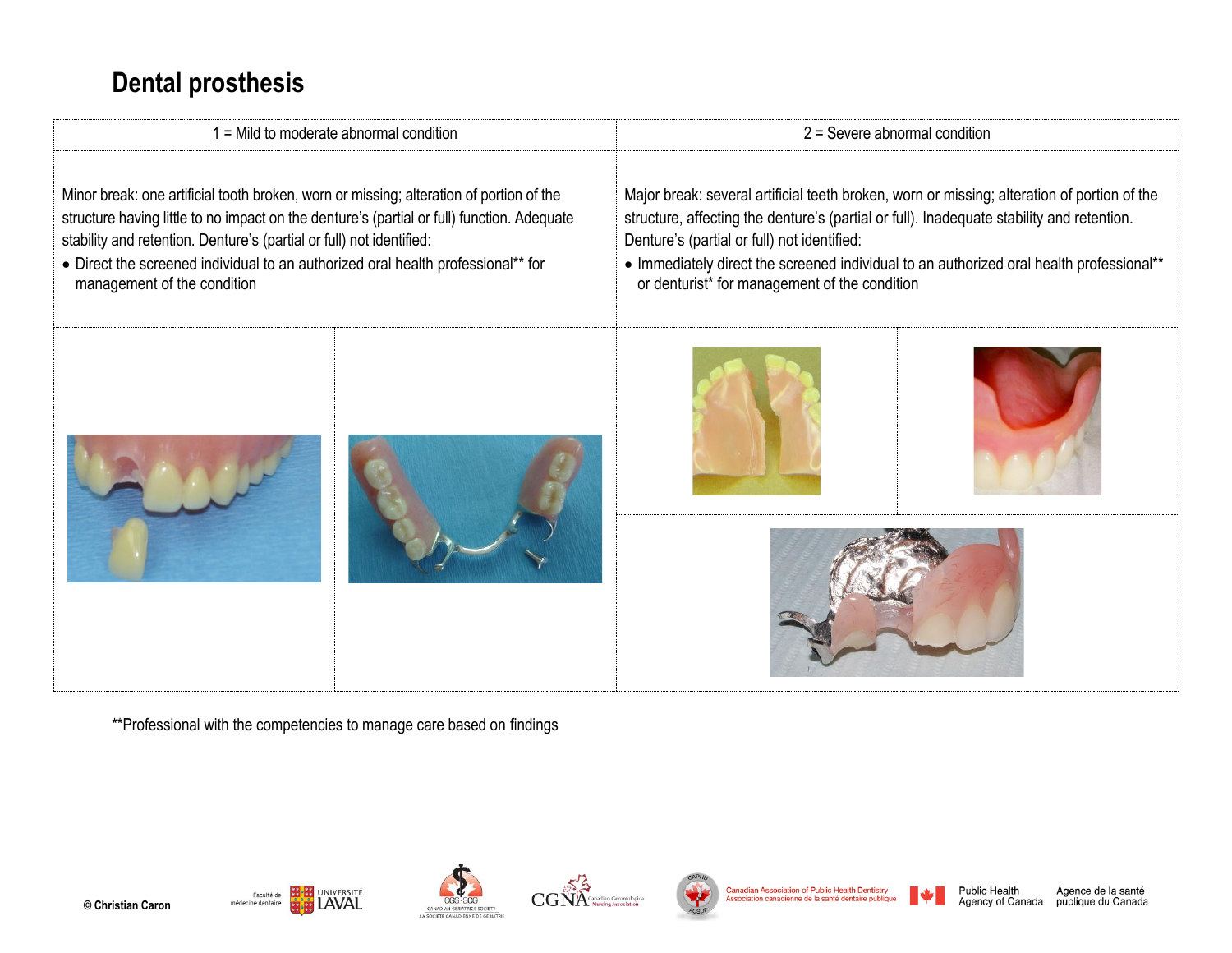## **Implants**

| = Mild to moderate abnormal condition                                                                                                                                                                                                                                         | $2 =$ Severe abnormal condition                                                                                                                                                                                                                                                                          |
|-------------------------------------------------------------------------------------------------------------------------------------------------------------------------------------------------------------------------------------------------------------------------------|----------------------------------------------------------------------------------------------------------------------------------------------------------------------------------------------------------------------------------------------------------------------------------------------------------|
| Localized presence of biofilm, tartar and food debris on the implant; gum redness around<br>the implant:<br>• Ensure that daily oral hygiene is maintained<br>• Direct the screened individual to an authorized oral health professional** for<br>management of the condition | Generalized presence of biofilm, tartar and food debris on the implant; gum redness<br>and swelling around the implant:<br>• Ensure that daily oral hygiene is maintained<br>• Immediately direct the screened individual to an authorized oral health professional**<br>for management of the condition |
|                                                                                                                                                                                                                                                                               |                                                                                                                                                                                                                                                                                                          |

\*\*Professional with the competencies to manage care based on findings











Canadian Association of Public Health Dentistry<br>Association canadienne de la santé dentaire publique

Public Health<br>Agency of Canada

Agence de la santé<br>publique du Canada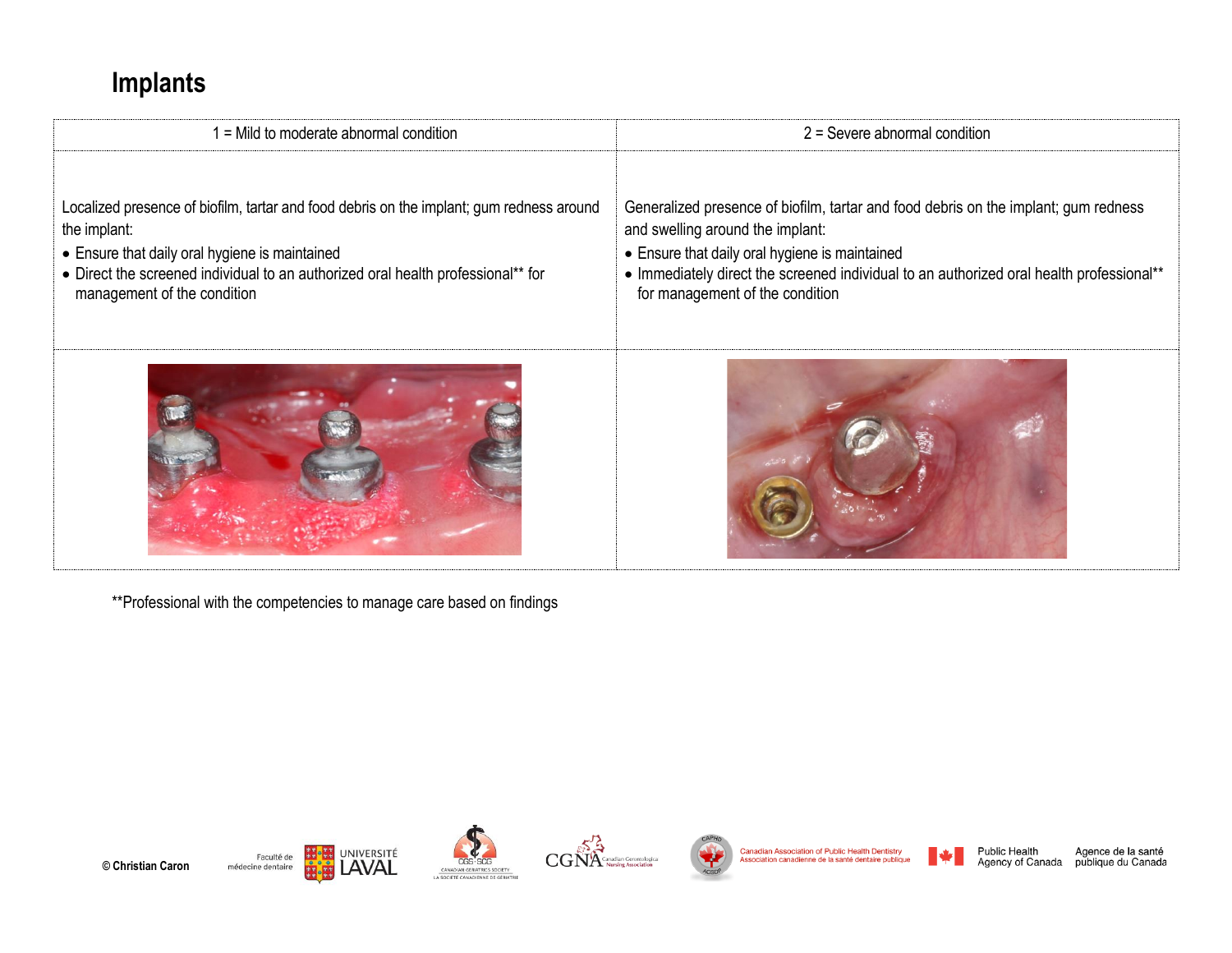### **Hygiene of teeth and dental prosthesis**

| $1 =$ Mild to moderate abnormal condition                                                                                                                                                                                                                                                                                                                                        |  | $2$ = Severe abnormal condition                                                                                                                                                                                                                                                                                                                                                                                                                                                                                                                                       |  |
|----------------------------------------------------------------------------------------------------------------------------------------------------------------------------------------------------------------------------------------------------------------------------------------------------------------------------------------------------------------------------------|--|-----------------------------------------------------------------------------------------------------------------------------------------------------------------------------------------------------------------------------------------------------------------------------------------------------------------------------------------------------------------------------------------------------------------------------------------------------------------------------------------------------------------------------------------------------------------------|--|
| Localized presence of dental plaque, tartar and food debris:<br>• Increase tooth and dental protheses hygiene measures, even in the presence of gum<br>bleeding<br>• Monitor the condition daily until it resolves (one week). If the condition has not<br>resolved, direct the screened individual to an authorized oral health professional for<br>management of the condition |  | Generalized presence of dental plaque, tartar and food debris. Foul mouth odour:<br>• Increase tooth and dental protheses hygiene measures, even in the presence of gum<br>bleeding<br>• Immediately direct the screened individual to an authorized oral health professional<br>for management of the condition<br>• Monitor the condition in accordance with the recommendations of the authorized oral<br>health professional<br>• Redirect the screened individual to the treating authorized oral health professional if<br>the clinical signs persist or worsen |  |
|                                                                                                                                                                                                                                                                                                                                                                                  |  |                                                                                                                                                                                                                                                                                                                                                                                                                                                                                                                                                                       |  |

\*\*Professional with the competencies to manage care based on findings









Canadian Association of Public Health Dentistry<br>Association canadienne de la santé dentaire publique



Public Health<br>Agency of Canada Agence de la santé<br>publique du Canada